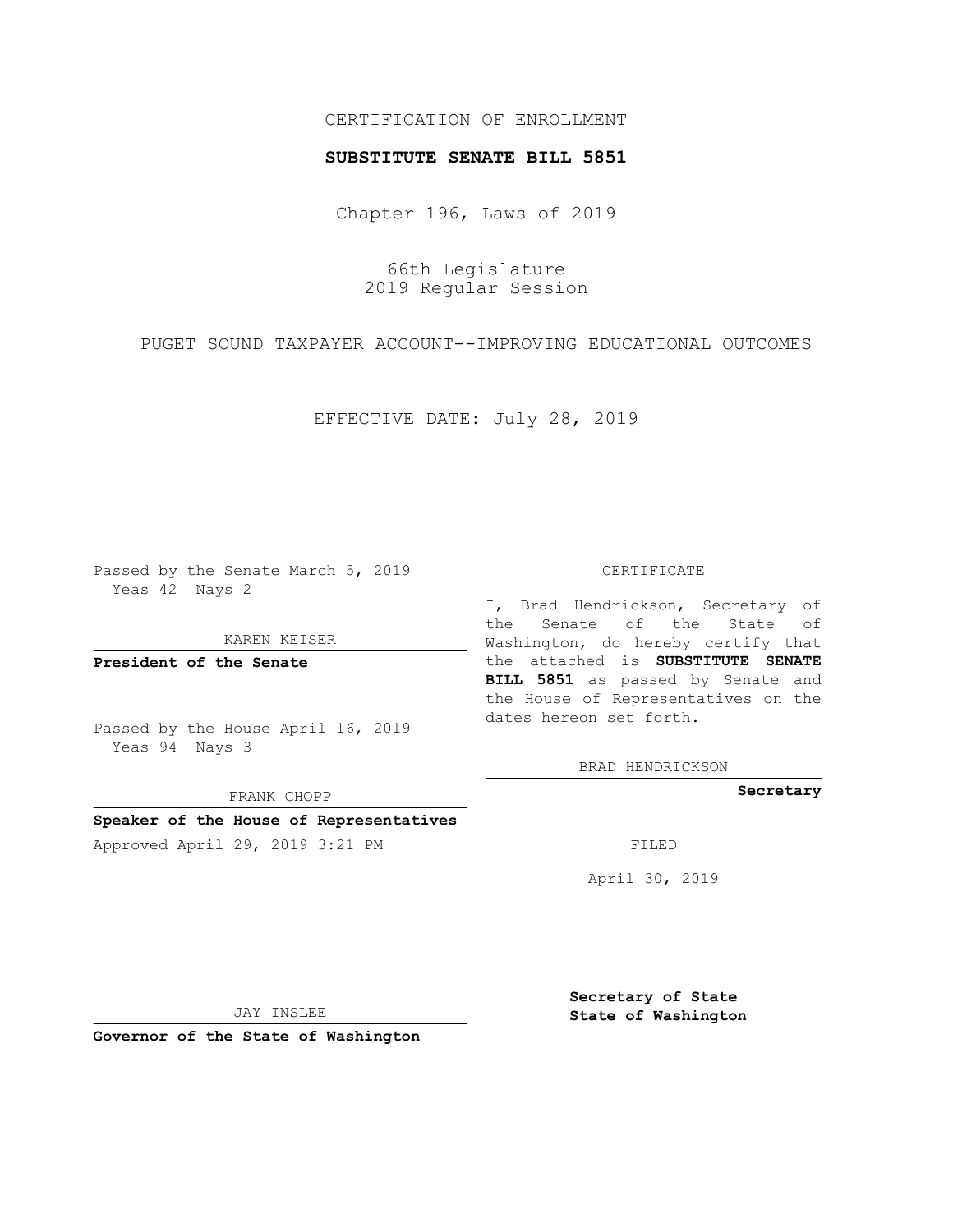## **SUBSTITUTE SENATE BILL 5851**

Passed Legislature - 2019 Regular Session

**State of Washington 66th Legislature 2019 Regular Session**

**By** Senate Ways & Means (originally sponsored by Senators Frockt, Saldaña, Wellman, and Wilson, C.)

READ FIRST TIME 02/28/19.

 AN ACT Relating to enhancing educational opportunities for vulnerable children and youth using funding distributed from the Puget Sound taxpayer accountability account; and amending RCW 43.79.520.4

5 BE IT ENACTED BY THE LEGISLATURE OF THE STATE OF WASHINGTON:

6 **Sec. 1.** RCW 43.79.520 and 2015 3rd sp.s. c 44 s 423 are each 7 amended to read as follows:

8 (1) (a) The Puget Sound taxpayer accountability account is created in the state treasury. Moneys in the account may be spent only after appropriation. Expenditures from the account may only be used for distribution to counties where a portion of the county is within the boundaries of a regional transit authority that includes a county with a population of one million five hundred thousand or more. 14 Counties may use distributions from the account only ((for educational services)) to improve educational outcomes in early learning, K-12, and higher education including, but not limited to, 17 for ((youths)) facilities and programs for children and youth that are low-income, homeless, or in foster care, or other vulnerable populations; and for the purposes in subsection (2) of this section. Counties receiving distributions under this section must track all expenditures and uses of the funds. To the greatest extent